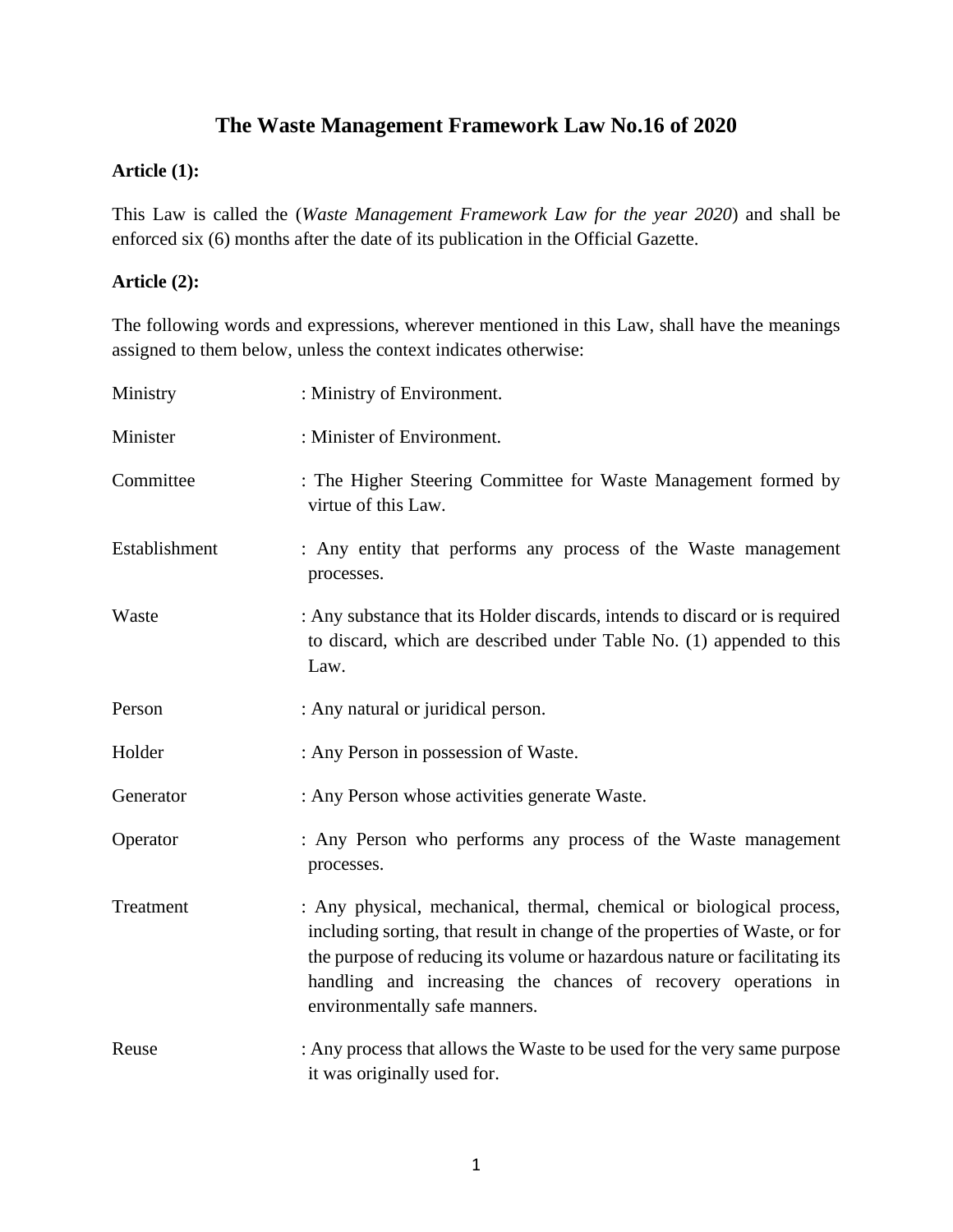| Recycle                    | : Any process by which Waste is treated to be Reused for the very same<br>purpose or for other purposes.                                                                                                                                                                                                                                                                       |
|----------------------------|--------------------------------------------------------------------------------------------------------------------------------------------------------------------------------------------------------------------------------------------------------------------------------------------------------------------------------------------------------------------------------|
| Collection                 | : Waste collection methods and means for the purposes of Waste<br>management operations.                                                                                                                                                                                                                                                                                       |
| Special Waste              | : Waste that has specific problems in its management and the Final<br>Disposal according to instructions issued by the Minister.                                                                                                                                                                                                                                               |
| Recovery                   | : Any of the operations mentioned under Table No. (3) appended to this<br>Law, including Reuse.                                                                                                                                                                                                                                                                                |
| Transport                  | : The mechanism for moving Waste from its collection site to its<br>designated site by a mean of transport dedicated for this purpose and<br>approved by the competent authorities.                                                                                                                                                                                            |
| Storage                    | : Keeping the Waste under the Holder's possession until Disposal.                                                                                                                                                                                                                                                                                                              |
| <b>Final Disposal</b>      | : Any of the operations mentioned in Table No. (4) appended to this Law.                                                                                                                                                                                                                                                                                                       |
|                            | Waste Transfer Station : The isolated place where non-hazardous Waste is collected to carry out<br>some Waste management operations in preparation for moving it to the<br>facilities designated for this purpose.                                                                                                                                                             |
| Landfill                   | : A site intended for Final Disposal of Waste underground or on its<br>surface in an environmentally safe manner.                                                                                                                                                                                                                                                              |
| <b>Competent Authority</b> | : Any of the authorities mentioned in Article (10) of this Law.                                                                                                                                                                                                                                                                                                                |
| Municipality               | : Any existing or newly established Municipality under the<br>Municipalities Law.                                                                                                                                                                                                                                                                                              |
|                            | Environmental Inspector: The competent employee designated by the Minister or the competent<br>employee at the related regulatory authority delegated by the Minister<br>in writing to carry out environmental inspection works on the<br>Establishment to ensure its compliance with the provisions of this Law<br>and the regulations and instructions issued by its virtue. |
|                            | Environmental Approval: Written approval, issued by the Ministry or any authority it delegates,<br>to Establishments whose activities do not require an Environmental<br>Impact Assessment study.                                                                                                                                                                              |
|                            | Environmental License : The permission issued by the Ministry or any authority delegated by it<br>to allow any entity to establish, operate, or operate parts of it or an                                                                                                                                                                                                      |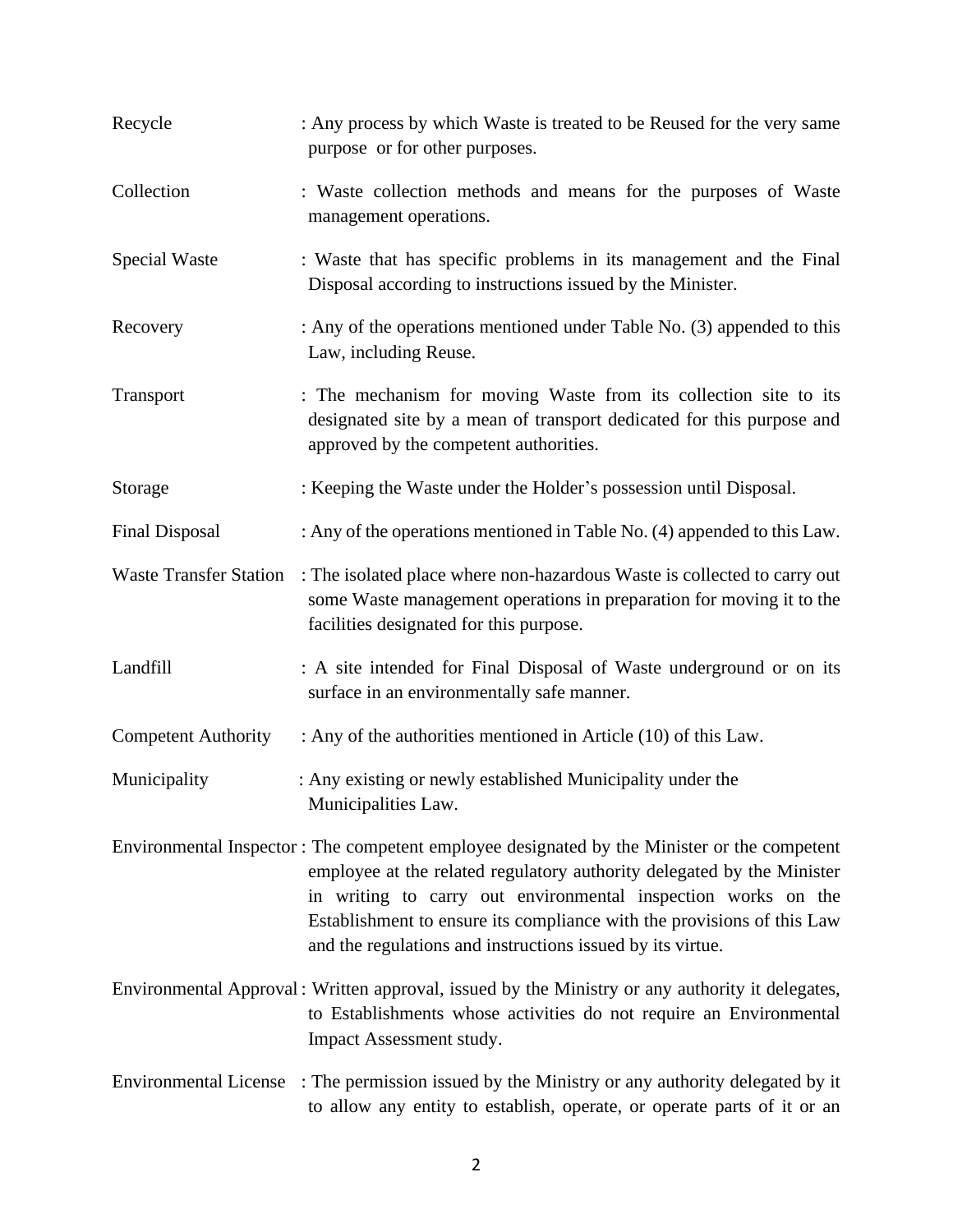activity affiliated with it in accordance with specific conditions that ensure that this entity adheres to environmental requirements and standards based on an Environmental Impact Assessment study, Environmental Audit study or any other requirements determined by the Ministry.

- Environmental Permit : A permit issued by the Ministry which gives an approval to the owner of the Establishment to start operating after ensuring that he fulfills the conditions specified in the Environmental License.
- Pollution : Any negative change in any of the environmental components that exceed, directly or indirectly, the environmental standards and specifications approved by the Ministry; causes this change, whether it occurs to a perceptible or imperceptible degree; leads to limiting the use of these components; decreases their economic, aesthetic or social value; leads to its partial or total destruction; or affects the normal life of living beings and everything that disturbs their natural balance.

### **Article (3):**

- A. Waste shall be classified into the following two categories:
	- 1. Non-hazardous.
	- 2. Hazardous.
- B. Waste mentioned in Paragraph (A) of this Article, shall be divided according to their categories and according to Table No. (1) appended to this Law.
- C. Waste shall be classified as hazardous if one or more of the characteristics mentioned in Table No. (2) appended to this Law applies to it.

#### **Article (4):**

- A. Waste management includes any of the following operations:
	- 1- Reducing Waste generation.
	- 2- Reuse.
	- 3- Sorting at source.
	- 4- Collection.
	- 5- Transport.
	- 6- Sorting.
	- 7- Storage.
	- 8- Recovery.
	- 9- Recycling.
	- 10- Treatment and Final Disposal of Waste.
	- 11- Closure and subsequent follow-up on Waste Treatment facilities.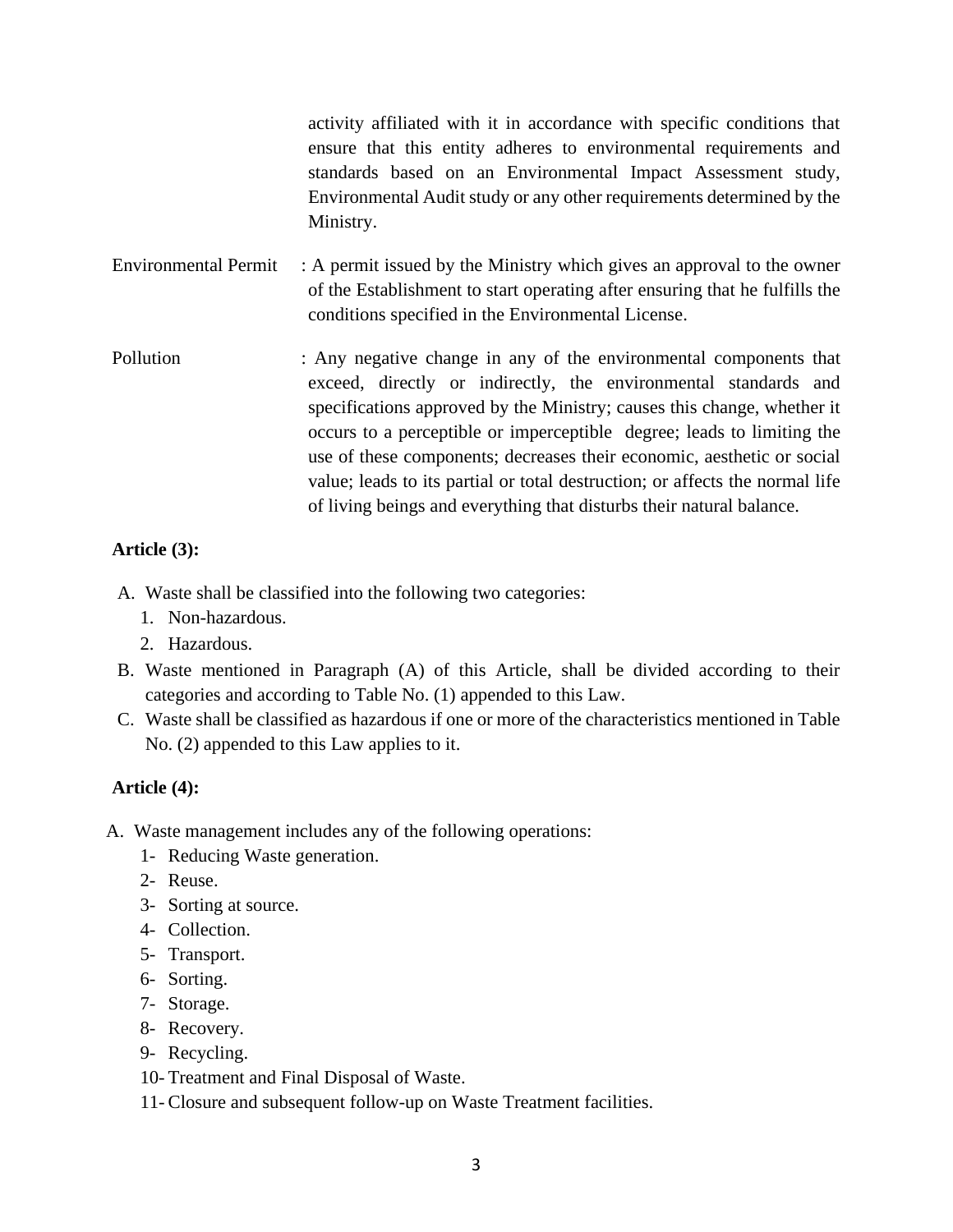B. Any process may be added to the operations mentioned in Paragraph (A) of this Article by a decision of the Minister upon the recommendation of the Committee.

## **Article (5):**

The provisions of this Law shall apply to Waste management, its Establishments, classes and categories, except for the following:

- a. Radioactive Waste.
- b. Gaseous emissions to the atmosphere; and
- c. Wastewater and biosolids/sludge resulting from it.

### **Article (6):**

The measures provided below shall be taken respectively to prevent Pollution and reduce its risk on the environment, public health and sustainable development:

- a. Reduce the generation of all types of Waste to the minimal, including Special Waste generation.
- b. Reuse.
- c. Sorting Waste at source, including Municipal Waste, pursuant to the required environmental requirements.
- d. Dealing with Waste in a manner that ensures Recovery.
- e. Reducing the hazardous characteristics of Waste to the minimum.
- f. Waste that cannot be reduced, Reused, Recycled or Treated in an environmentally sound manner, shall be disposed of by being incinerated or buried, according to the set criteria and objectives.

## **Article (7):**

The following fundamental principles shall be adopted in Waste management:

- a. Prevention Principle: Adopt effective and appropriate measures aimed at avoiding generating Waste or limiting the amount of Waste and its harm to the minimal possible level, in order to reduce risks to the public health and environment, and to reduce environmental degradation.
- b. Precautionary Principle: To take preventive measures to avoid any threat or risk to the environment.
- c. Extended Responsibility Principle: Holding Generators and importers of materials and goods with the financial responsibility for the environmental impacts of their products or the residuals of their products from Treatment or Final Disposal and the primary production activities in selecting materials and in product design, when negative impacts arise and the development of an approved national mechanism for its Treatment according to instructions issued for this purpose.
- d. The Polluter Pays Principle: The Generator or Holder of the Waste incurs the costs of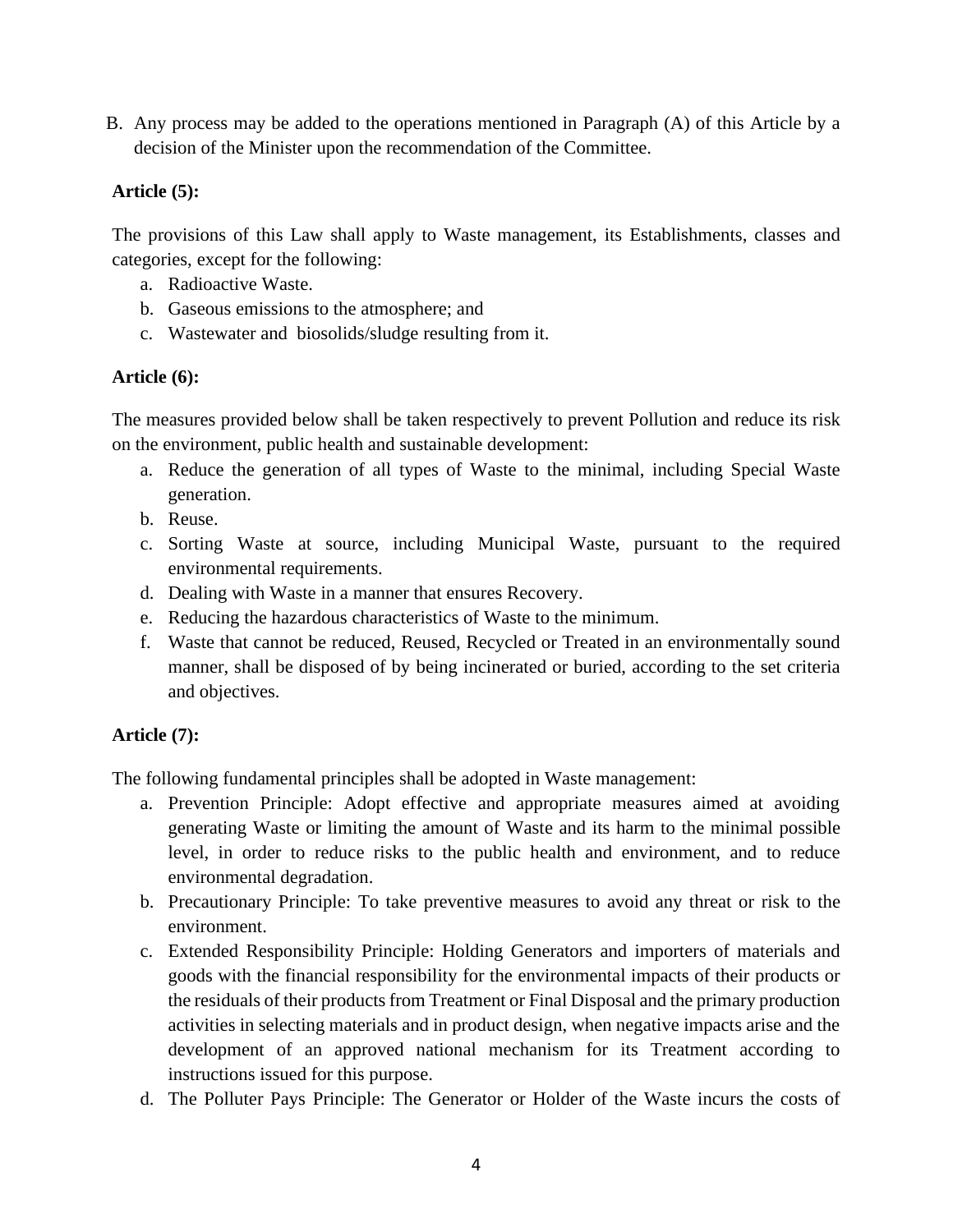prevention, Recovery and Disposal of Waste, including subsequent follow-up and monitoring, and the Generator's financial responsibility for preventive and rehabilitative measures when it causes or may cause harm to the environment.

e. Proximity Principle : treating Waste or disposing it at the nearest site or Establishment taking into consideration economic and environmental efficiency.

### **Article (8):**

Waste management is required to:

- a. Work towards generating the minimal amount of Waste and produce the minimal harmful effects on the environment.
- b. Use tools and materials that are safe or have a less negative impact on the environment and public health.
- c. Reduce Waste Disposal, Storage, or Treatment without taking appropriate precautions and measures.
- d. It is not allowed to mix different types of Waste unless the mixing process facilitates the Recovery processes and Final Disposal.
- e. Provide the Competent Authorities with the necessary official documents regarding generated Waste.

#### **Article (9):**

- A. A Committee called (the Highest Steering Committee for Waste Management) shall be formed under the chairmanship of the Minister and membership of each of the following:
	- 1- Minister of Local Administration, Vice-President.
	- 2- Minister of Planning and International Cooperation.
	- 3- The Minister of Water and Irrigation.
	- 4- The Minister of Public Works and Housing.
	- 5- The Minister of Health.
	- 6- The Minister of Agriculture.
	- 7- The Minister of Energy and Mineral Resources.
	- 8- The Secretary General of the Greater Amman Municipality.
	- 9- Chairman of the Board of Commissioners of the Aqaba Special Economic Zone Authority.
	- 10- Chairman of the Board of Commissioners of the Petra Development Tourism Regional Authority.
	- 11- Director General of the Customs Department.
	- 12- Head of the Jordan Chamber of Commerce.
	- 13- Head of the Jordan Chamber of Industry.
	- 14- Director of the Royal Department for Environmental Protection / Public Security Directorate.
	- 15- Head of the Engineers Association.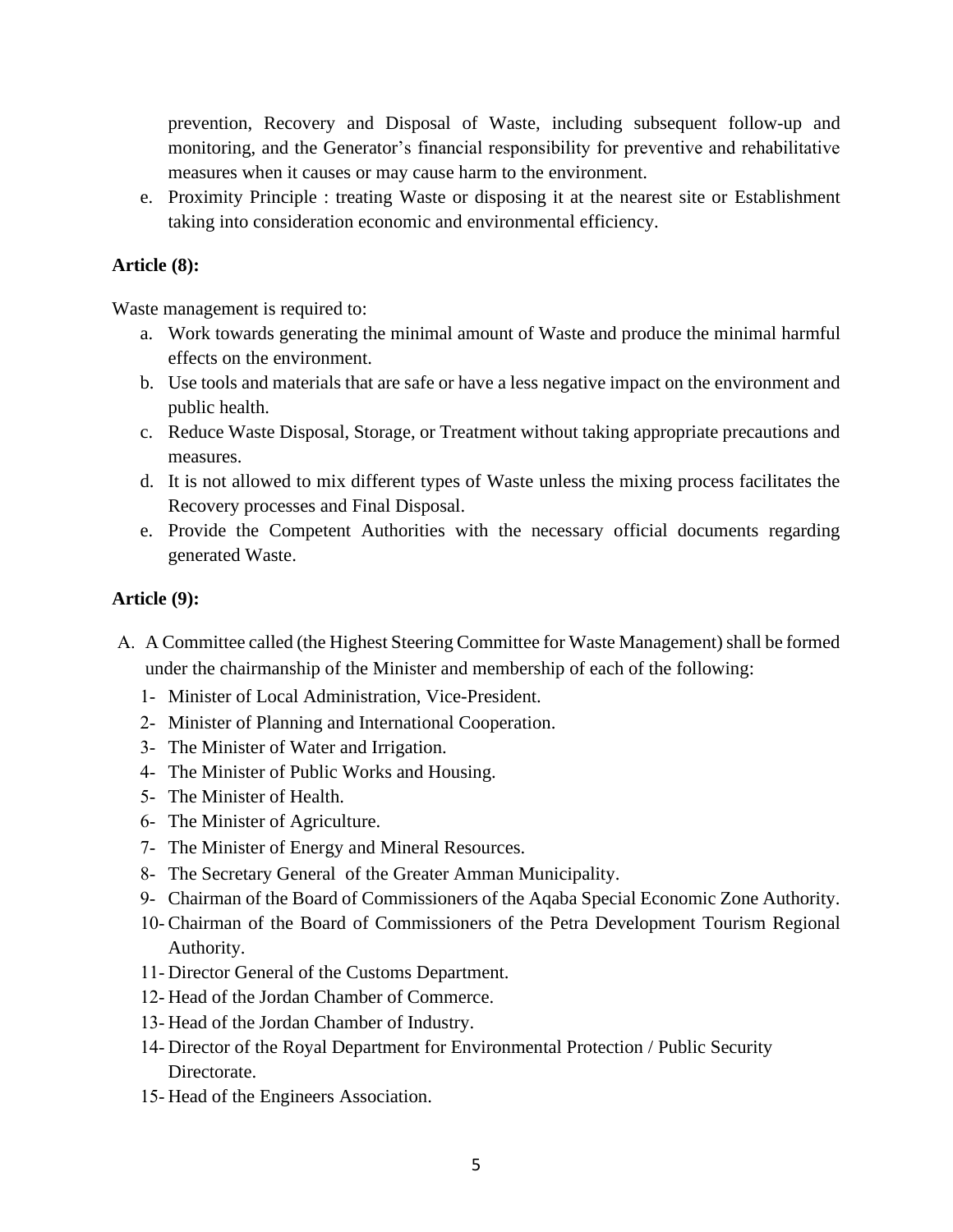16- Representative from the private sector nominated by the Minister.

- B. The Committee shall assume the following tasks and authorities:
	- 1- Approving the national Waste Management Plan in the Kingdom.
	- 2- Adopting the policies, strategies and executive programs for Waste management in the Kingdom.
	- 3- Perceive the periodic reports on the progress of the implementation of the National Plans and strategies for Waste Management.
	- 4- Forming the technical committees necessary to implement the provisions of this Law and the regulations and instructions issued by its virtue.
	- 5- Examining legislation related to Waste management and recording the necessary comments related to it.
	- 6- Any other tasks assigned by the Cabinet.
- C. The Chairman shall designate a reporter for the Committee from the Ministry's employees, who shall prepare its agendas, call for its meetings upon the request of the Chairman, organize its minutes, and follow up on the implementation of the recommendations and decisions issued by it.
- D. The Committee meets at the invitation of its Chairman or his Vice Chairman in his absence every six months, and whenever the need arises. The meeting shall be considered in quorum in the presence of a majority of its members, provided that the Chairman or Vice Chairman is present among them, and the Committee shall issue its decisions by the majority votes of those present.
- E. The Committee may invite any Person with expertise and knowhow to attend the meetings and provide technical advice without having the right to vote.

## **Article (10):**

- A. The Ministry, in coordination with the relevant authorities, undertakes the following tasks and authorities:
	- 1. Managing data on Waste and keeping records related.
	- 2. Issuing the necessary Environmental Approval for Waste management Establishments.
	- 3. Providing the necessary data and information for Waste management.
	- 4. Training the necessary personnel for Waste management.
	- 5. Control the hazardous Waste transportation and Waste Treatment facilities and related operations.
- B. The Ministry of Local Administration shall handle Waste management, supervision and monitoring in the Municipalities, Joint Services Councils, slaughterhouses, and vegetables and fruits markets that fall within its competence with regards to the Waste Collection, Transport, Sorting, Recycling, Storage, Treatment, investing in Waste and Final Disposal. And, it may seek the assistance of the private sector for that.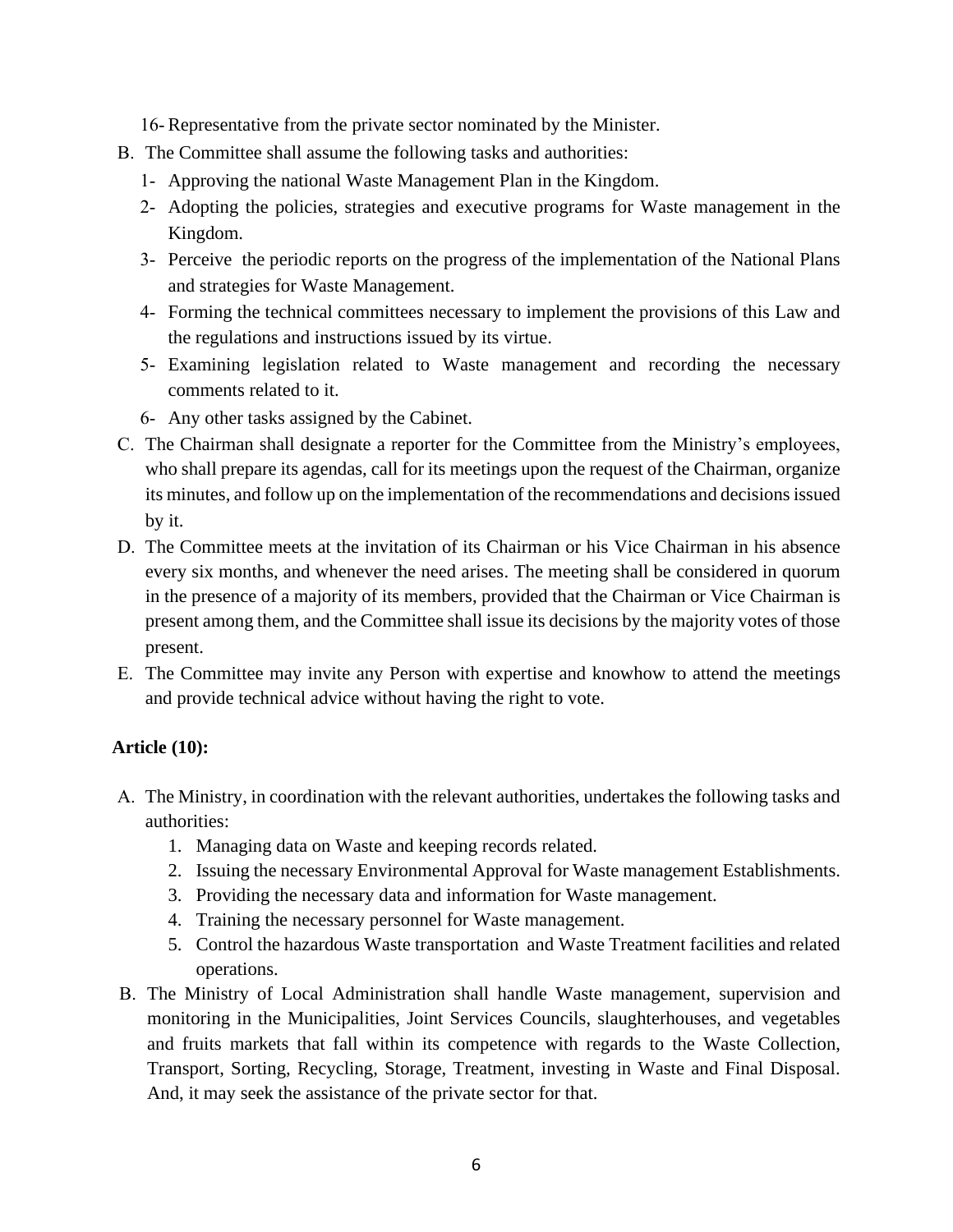- C. The Greater Amman Municipality shall handle Waste management, supervision and monitoring within the borders of the Greater Amman Municipality, the slaughterhouses and the vegetable and fruit markets that fall within its competence with regards to the Waste Collection, Transport, Sorting, Recycling, Storage, Treatment, investing in and Final Disposal. And, it may seek the assistance of the private sector for that.
- D. The Investment Commission shall manage, supervise and control Waste within the areas affiliated to the Commission with regards to the Waste Collection, Transport and Sorting. And, it may seek the assistance of the private sector for that.
- E. Aqaba Special Economic Zone Authority shall manage, supervise and control Waste within its area, slaughterhouses and vegetable and fruit markets within its jurisdiction with regards to the Waste Collection, Transport, Sorting, Recycling, Storage, Treatment, investing in Waste and Final Disposal. And, it may seek the assistance of the private sector for that.
- F. Petra Development and Tourism Region Authority shall manage, supervise and control Waste within its area, slaughterhouses and markets for vegetables and fruits within its jurisdiction with regards to collecting, transporting, Sorting, Recycling, Storage Treatment, investing in Waste and Final Disposal of Waste.

And, it may seek the assistance of the private sector for that.

- G. The Ministry of Tourism and Antiquities shall manage, supervise and control Waste over the archaeological sites and touristic places with regards to the Waste Collection, Transport, Sorting, Recycling, Storage, Treatment, investing Waste in and Final Disposal. And, it may request the assistance of the private sector for that.
- H. The Ministry of Health shall manage, supervise and control Waste management within its medical facilities and supervising and controlling Waste inside other medical facilities with regards to the Waste Collection, Transport, Sorting, Storage, Treatment and Final Disposal. And, it may seek the assistance of the private sector for that.
- I. The Ministry of Agriculture shall manage, supervise and control Waste in agricultural, pastoral and forest lands, and Waste resulted from the agricultural sector with regards to Waste Collection and Transport. And, it may seek the assistance of the private sector for that.
- J. The Ministry of Public Works and Housing shall manage, supervise and control Waste in roads outside the Municipalities' boundaries with regards to Waste Collection and Transport. And, it may seek the assistance of the private sector for that.
- K. The Public Security Directorate, represented by the Royal Administration for Environmental Protection (Rangers), shall undertake inspections and control over Waste management field, in cooperation with the Competent Authorities, and shall detect the perpetrators and leaving them to the judiciary to fulfill the legal requirements against them.
- L. The Joint Services Councils or Municipalities shall:
	- 1- Determine the extent of the need for a new site for the Municipal Waste Landfill and inform the Ministry and the relevant authorities' thereof.
	- 2- Identify potential alternatives for the new Landfill site.
	- 3- Establish new sites for Municipal Waste Landfill.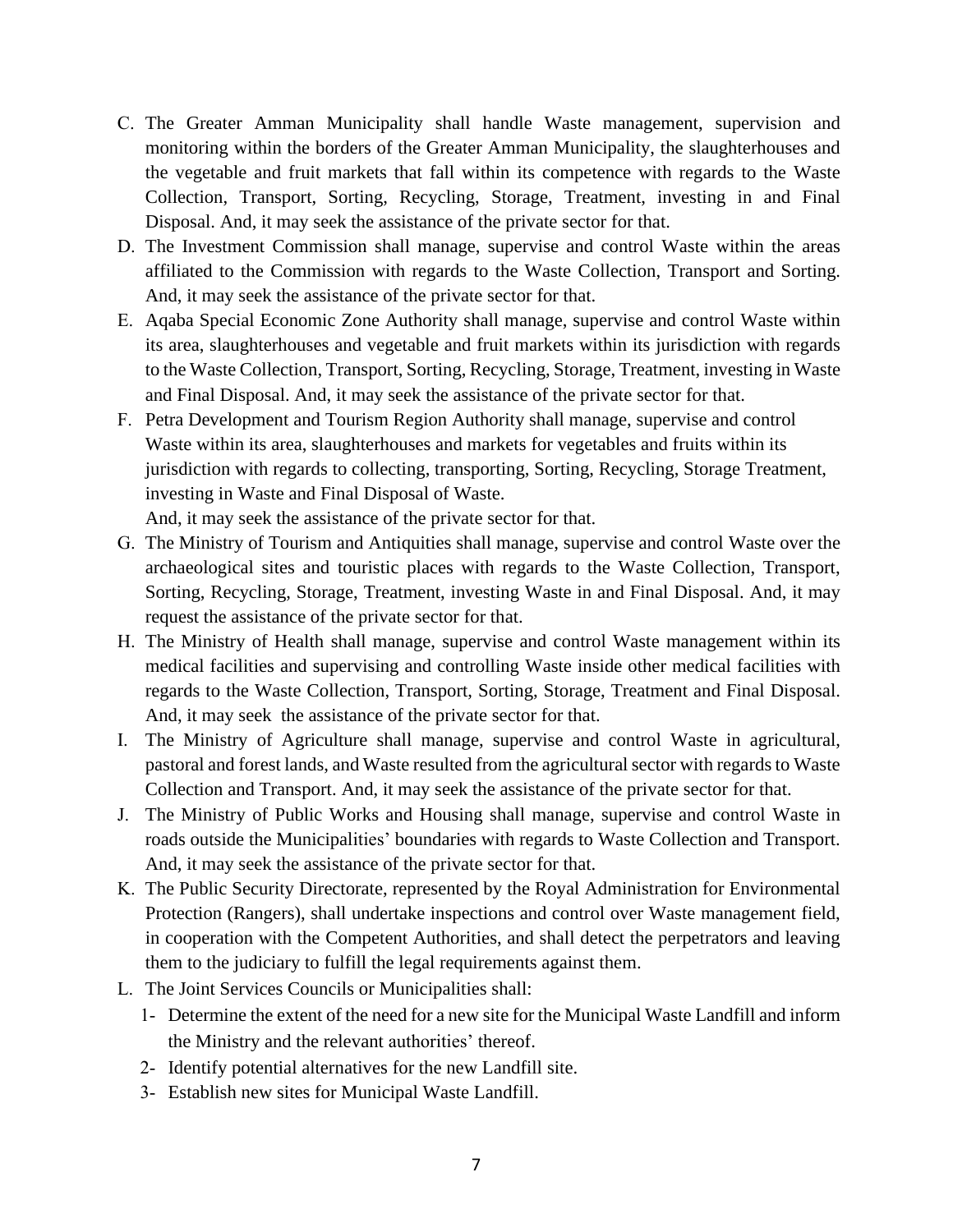- 4- Operate Municipal Landfills and supervising the Final Disposal of Waste and the other operations inside the Landfills.
- 5- Conclude contracts with private companies to collect nonhazardous Waste and Dispose it in accordance with the national and Municipal plan.
- M. The Customs Department, in coordination with the Ministry, shall monitor the Waste shipped across borders in accordance with the agreements related to Waste, in which the Hashemite Kingdom of Jordan is a party of, and the necessary conditions and controls issued by the Competent Authorities.

### **Article (11):**

- A. The Holder, Operator or Generator, who possess any amount of hazardous Waste or One Thousand (1000) tons or more of nonhazardous Waste annually, shall commit to the following:
	- 1. Taking measures for Recovery or Disposal of the Waste generated by its activities or processed by it.
	- 2. Collecting and Sorting Waste separately.
	- 3. Storing Waste in environmentally sound manners before Recovery or Final Disposal.
- B. Waste must be sorted and Collected on the site in ways that reduces environmental risks, for a specific period of time and in accordance with the legislations in force.
- C. The Generator or Holder who Recovers or Disposes of the Waste, must obtain the necessary Approvals according to the instructions issued for this purpose.

## **Article (12):**

The Operator shall comply with the following:

A. Establishing a special system for Waste Collection services that includes the following:

- 1. The geographical area covered by the Collection services.
- 2. The main requirements for the provided services, including time and method of Collection, frequency of Collection, rights and obligations of the Collection service provider and residential boundaries and other areas covered by the services.
- 3. Determining how Generators or Waste Holders who are non-residential may utilize this service.
- 4. Technical, procedural and other special requirements related to service provision, including Waste Treatment and Final Disposal.
- 5. Determining the related Landfill sites or any other types of Waste Treatment methods used.
- 6. Necessary Conditions for the detection and control of illegal disposal and burial dump sites.
- 7. Waste Sorting provisions.
- 8. Determine the routes of Transport vehicles that collects Waste.
- B. Receive Waste from Waste Holders and Generators, and then transfer such Waste to the Collection sites, Transfer Stations, or sites of Treatment or Final Disposal.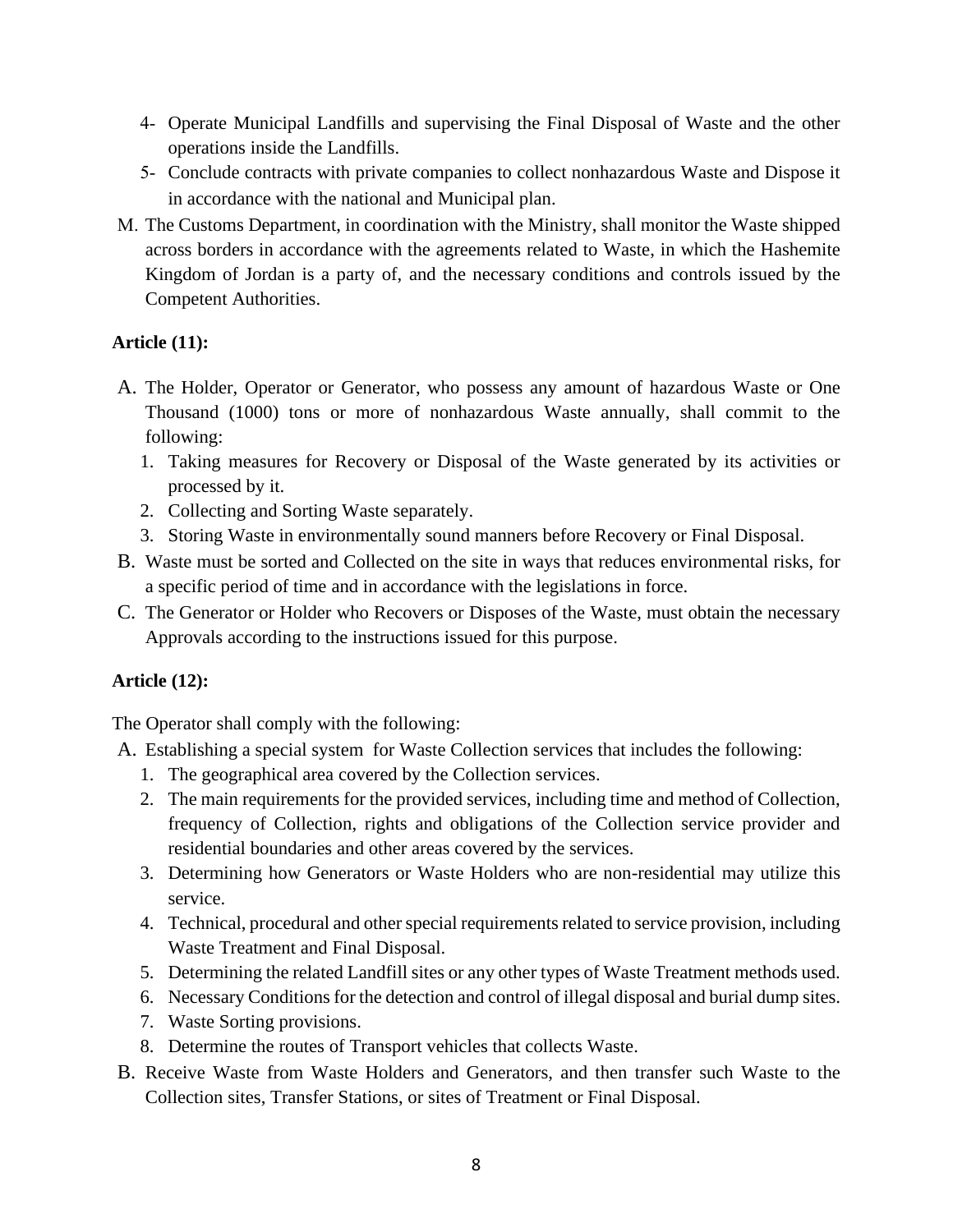C. Collecting sorted Waste.

## **Article (13):**

In the event that the Municipality or any entity plays the role of the Operator in Waste management, such entity shall abide by the conditions set forth under Article (12) of this Law, provided that its own Waste management bylaws includes the special standards and conditions mentioned in this Law.

## **Article (14):**

- A. The Ministry is responsible for setting policies, strategies, plans and executive programs for Waste management in the Hashemite Kingdom of Jordan, and submitting them to the Committee after coordination with the relevant authorities for a period of no less than five (5) years.
- B. The policies, strategies, plans and executive programs for Waste management referred to in Paragraph (A) of this Article must include the following:
	- 1- Waste management goals, strategies, programs and activities it achieves.
	- 2- Technical requirements for different Waste management processes and facilities.
	- 3- Available and suggested suitable sites and facilities for Waste Treatment and Disposal in different areas.
	- 4- Any special procedures for treating Municipal Waste and/or Disposal sites prepared for a group of Municipalities within a specific region.
	- 5- The type, quantity and source of the Waste generated or treated or subject to Final Disposal.
	- 6- Any special procedures for specific types of Waste, such as hazardous Waste, liquid Waste, packing and packaging Waste and others.
	- 7- Follow up on the implementation of national Waste management policies and strategies to achieve its goals and set Waste management priorities and actions to be taken.
	- 8- List of measures and procedures to be followed.
	- 9- The estimated financial costs for Waste management.
- C. The national Waste management plan must be in compliance with the Sustainable Development Plan.
- D. The Ministry commit to submit annual periodic reports to the Committee to indicate the extent of implementation of policies, strategies, plans and executive programs for Waste management.

# **Article (15):**

- A. The Joint Services Council or the Municipality, with the approval of the Ministry of Local Administration, shall be committed to developing a plan for Waste management in its area and for a period not exceeding five (5) years.
- B. The Municipality or the Joint Services Council Plan for Waste Management must be in accordance with the National Waste management plan, and should be done in coordination with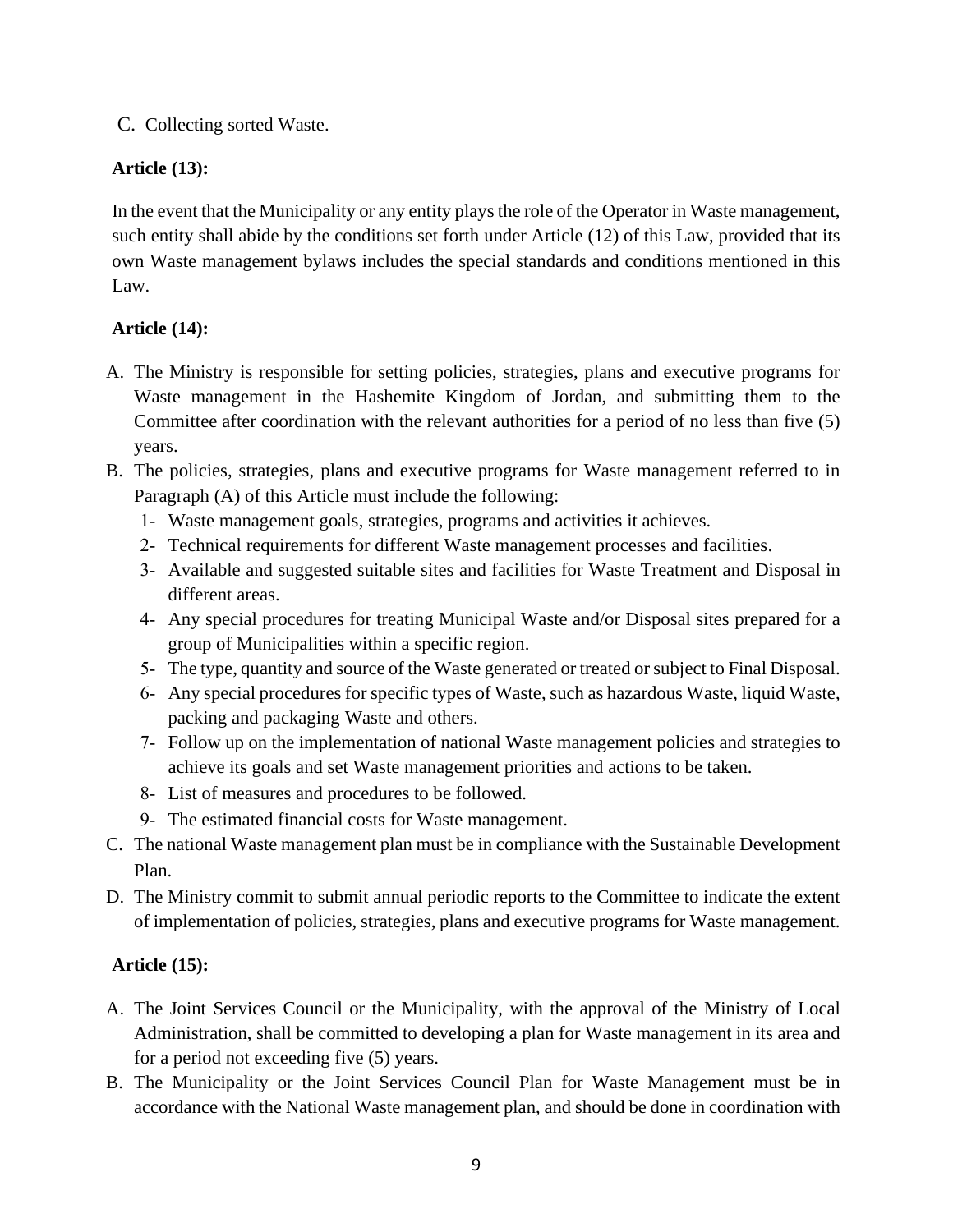the Ministry and the relevant authorities, provided that it is submitted to the Ministry for approval.

- C. The Municipality or the Joint Service Council may coordinate with the private sector, relevant authorities, and environmental associations when preparing the Waste management plan.
- D. The Municipality's Waste Management Plan should include the minimum of the following:
	- 1- Waste Collection programs from residences.
	- 2- Strategic plans for using any component of Municipal Waste.
	- 3- Programs and initiatives aiming at reducing the percentage of biodegradable (organic) Waste and packing and packaging Waste within the Municipal Waste.
	- 4- Programs and initiatives aiming at raising the public awareness on Waste management issues.
	- 5- Specifying sites of Waste management facilities.
	- 6- Measures taken in coordination with other Municipalities to achieve the specified goals.

#### **Article (16):**

- A. An Establishment that generates on annual basis more than One Thousand (1000) tons of nonhazardous Waste or any amount of hazardous Waste with the exception of construction and demolition Waste, shall set a plan to manage its Waste, provided that it includes the following:
	- 1- Documenting the generated Waste to include the source, quantities, types and components of the Waste.
	- 2- Precautionary measures and procedures to prevent or reduce Waste generation.
	- 3- Demonstrate all operations of Waste separation , especially hazardous Waste from other reusable Waste.
	- 4- Description of the Waste Storage mechanism and demonstrating it on the site.
	- 5- The methods used to treat Waste and Disposing it.
	- 6- Determining the routes of Waste Transport vehicles.
- B. The Establishment, to which paragraph (A) of this article applies, shall submit the plan to the Ministry upon request.
- C. The Waste management plans outlined in this Article must be updated every (5) years or when there is a significant change in the Waste-generating operations, whichever comes first and provide the concerned authorities with these plans upon request.

## **Article (17):**

- A. Each Establishment, to which the provisions of Paragraph (A) of Article (16) of this Law applies, must assign and/or appoint a responsible specialized officer for the environment in the Establishment and inform the relevant authority of the name and details of the said officer.
- B. The Environmental officer referred to in Paragraph (A) of this Article shall assume the following duties and responsibilities: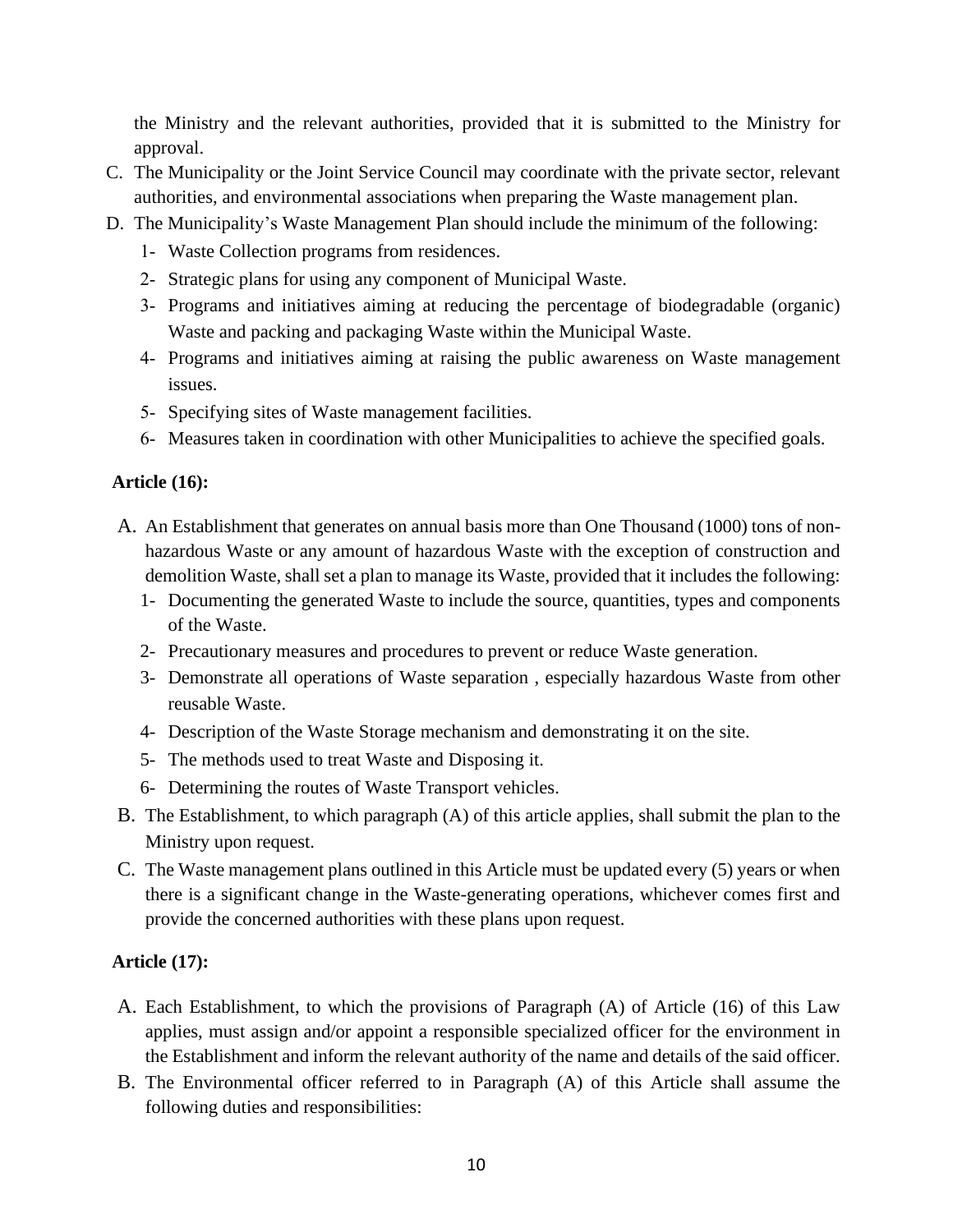- 1. Creating and updating the Establishment's Waste Management Plan.
- 2. Implementing the Waste Management Plan in environmentally safe manners.
- 3. Propose precautionary measures to prevent or limit Waste generation and to Reuse and Recycle Waste.
- 4. Ensuring compliance with the relevant legislation related to Waste management and submitting periodic reports to the management of the Establishment on the level of compliance.
- C. The Generator, the Environmental officer and the Operator are all responsible for complying with Waste management requirements in accordance with the provisions of this Law.

#### **Article (18):**

- A. Alternative Waste Collection systems developed by Waste Generators, Holders or Management Operators may be used, under the condition of obtaining the prior approval from the Ministry.
- B. The application for obtaining the approval referred to under Paragraph (A) of this Article must include the following:
	- 1. The alternative system management plan.
	- 2. The geographical areas for Waste Collection and the Final Disposal sites.
	- 3. The types of collected Waste.
	- 4. Description of Waste Collection system.
	- 5. Determining the methods of Treatment.
	- 6. Determining Collection points in proportion to the quantities of collected Waste.
- C. All Waste management operations should be environmentally safe.

#### **Article (19):**

- A. Waste must be transported in environmentally safe manners to avoid causing Pollution to the environment. In the event of any Pollution resulting from Transport activities, the transporter shall be responsible for the operations removal of all the causes of Pollution.
- B. Waste may not be transported without obtaining the necessary Licenses from the relevant authorities, and the Transport vehicle must be proportionate with the nature, size and type of Waste.
- C. If the Waste cannot be delivered to its approved destination, the Waste carrier must return it to its source.
- D. Generators and Holders of hazardous Waste must attach the necessary documents and data, which are stipulated in the regulations issued for this purpose.
- E. With due observance of the provisions of the general rules for the Transport of dangerous goods, during the Transport of the hazardous Waste, it should be marked and packed in accordance with the conditions mentioned under paragraph (D) of this Article or the legislation in force.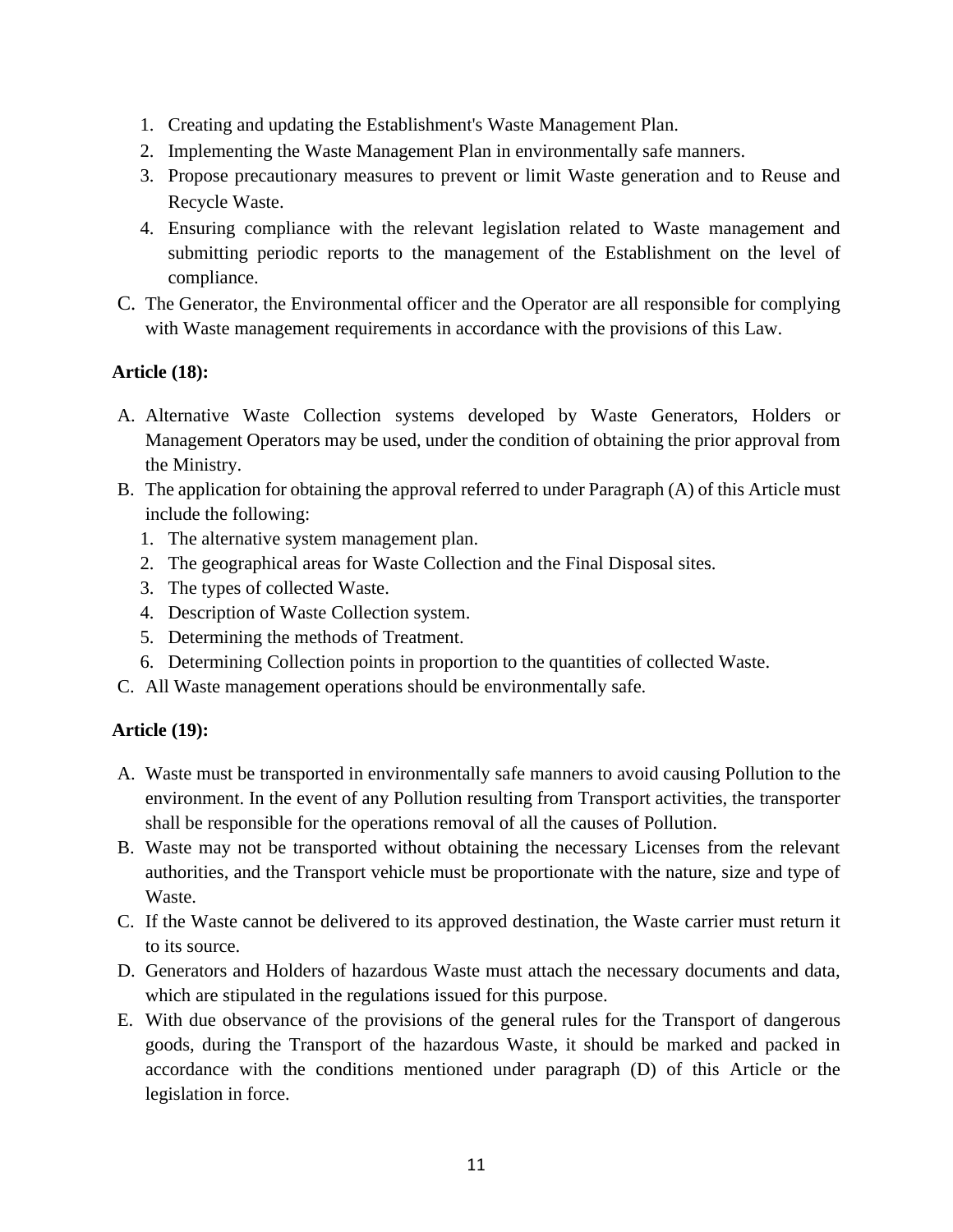### **Article (20):**

- A. Waste shall be utilized by the methods specified in Table No. (3) appended to this Law, including power generation.
- B. Waste shall be Disposed by the methods specified in Table No. (4) appended to this Law.

## **Article (21):**

- A. It is not permissible for any Establishment to operate without obtaining the necessary Licenses from the Competent Authorities, and the Environmental Approvals from the Ministry.
- B. The conditions, requirements, financial guarantees, fees due in the License and the Approval necessary for Waste management and Establishments registration shall be determined according to a regulation issued for this purpose.
- **C.** The Competent Authorities that undertake licensing the Establishments or renewing its Licenses must meet the requirements of the Environmental Approvals from the Ministry.

### **Article (22):**

- A. The Waste Generators whose activities result in more than (1000) tons of nonhazardous Waste annually or any amount of hazardous Waste and the Operators of Waste management Establishments shall set a control and monitoring program determined by the Ministry in accordance with instructions issued for this purpose and shall retain the relevant records.
- B. Waste management Establishments shall submit an annual report to the Ministry on the relevant data on Waste management in accordance with instructions issued by the Ministry.
- C. The Generator or Operator must notify the Ministry within a period not exceeding Twenty-Four (24) hours of any negative environmental effects revealed by the control and monitoring procedures.

## **Article (23):**

- A. The Environmental Inspector who is accredited by the Ministry of Environment for inspecting the Establishments shall coordinate with the Competent Authorities and the reference regulatory authorities mentioned in the Control and Inspection of Economic Activities Law to carry out inspections within their jurisdiction, provided that the Environmental Inspector performs the following tasks:
	- 1. Enter any Establishment to ensure that the Operator and the Generator comply with the conditions contained in the License in accordance with the provisions of this Law and the regulations and instructions issued pursuant thereto.
	- 2. Resort to the Public Security Forces, if necessary, to carry out inspection and control duties in the field of Waste management and detain anyone who violates the provisions of this Law.
	- 3. Ensuring that the Generator, Holder, Operator or transporter adhere to operational technical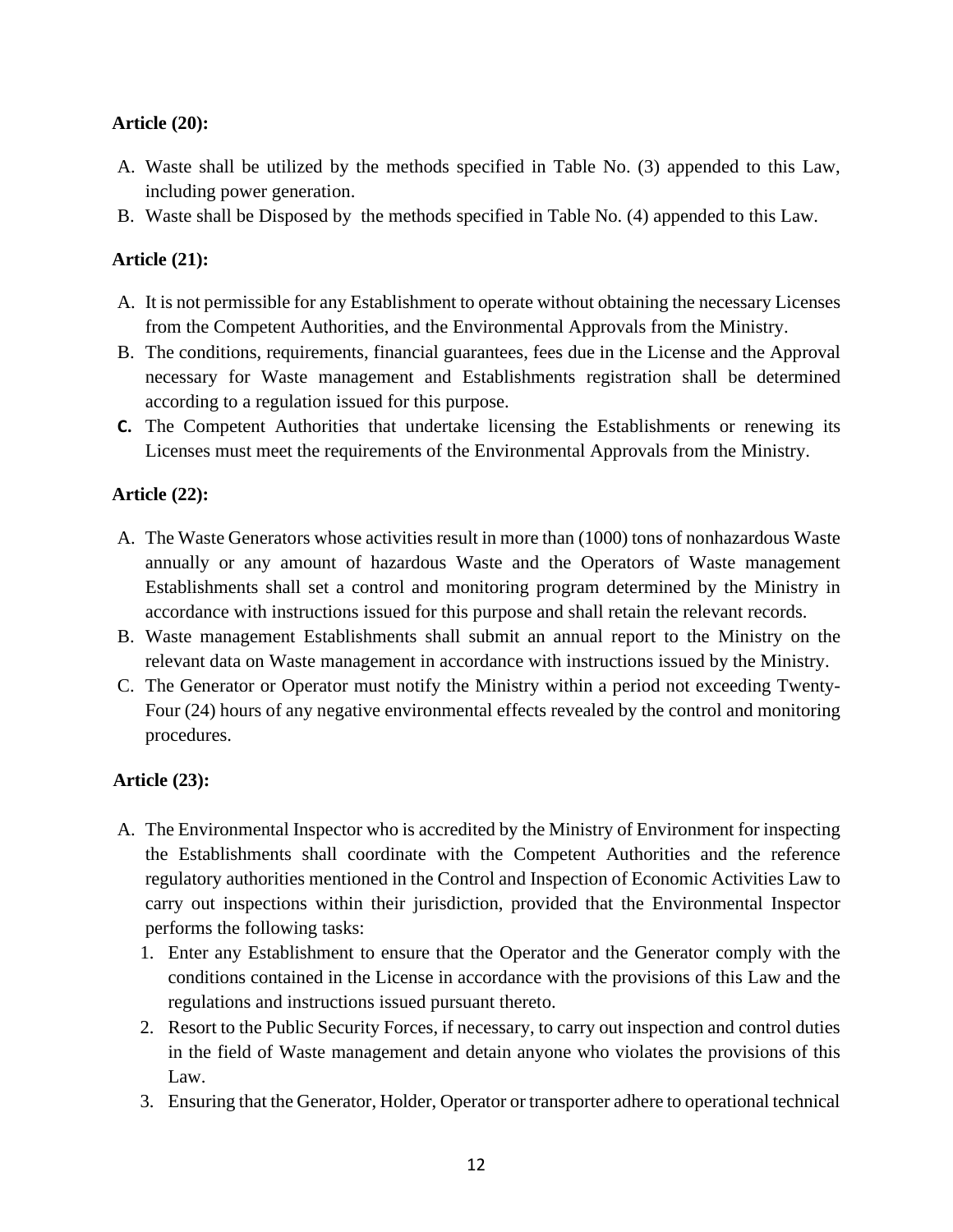standards and conditions and technical regulatory measures to protect air, water and soil.

- 4. Ensuring that operational records are kept in Waste management Establishments and related authorities in accordance with the provisions of this Law.
- 5. Ensuring the commitment to correct the situations and take the prescribed precautionary measures.
- B. Taking into consideration what is mentioned under Paragraph (A) of this Article, the Environmental Inspector has the right to do the following:
	- 1. Obliging the Person to provide all necessary documents, records and information.
	- 2. Ceasing operations of Waste Transport.
	- 3. Opening the relevant Waste container.
	- 4. Obtaining Waste samples.
	- 5. Recording the facts of the case in visual form through any available technology.
	- 6. Taking the necessary measures required for the purpose of complying with the terms of the License and other relevant legal conditions.
	- 7. Ceasing all Waste management operations or part of it if they pose a threat to health and the environment.
- C. The Environmental Inspector should submit a report of the inspection results to the Competent Authority.

#### **Article (24):**

The Competent Authority may, based on the report of the Environmental Inspector, take the following measures:

- a. Warning the Establishment to correct the violations and specify a time period for that according to the technical need.
- b. Suspending the work of the Establishment until the relevant conditions and requirements are met.
- c. Closing the Establishment if its operation causes a great risk to public health and the environment.
- d. Transferring the Establishment to the competent court.

## **Article (25):**

- A. The Ministry shall destruct hazardous imported goods that are in violation of the technical specifications and rules or that are counterfeited, in case it is not possible to re-export it, in exchange for the financial fee determined by the Ministry in accordance with the regulation of Collecting Fees for Hazardous Waste Treatment issued for this purpose.
- B. The Municipality and Greater Amman Municipality shall destruct the nonhazardous imported goods that are in violation of the technical specifications and rules or that are counterfeited, in the event that it is not possible to re-export it, in exchange for a financial fee that the Municipalities or Greater Amman Municipality receives in the amount of fifty (50) Jordanian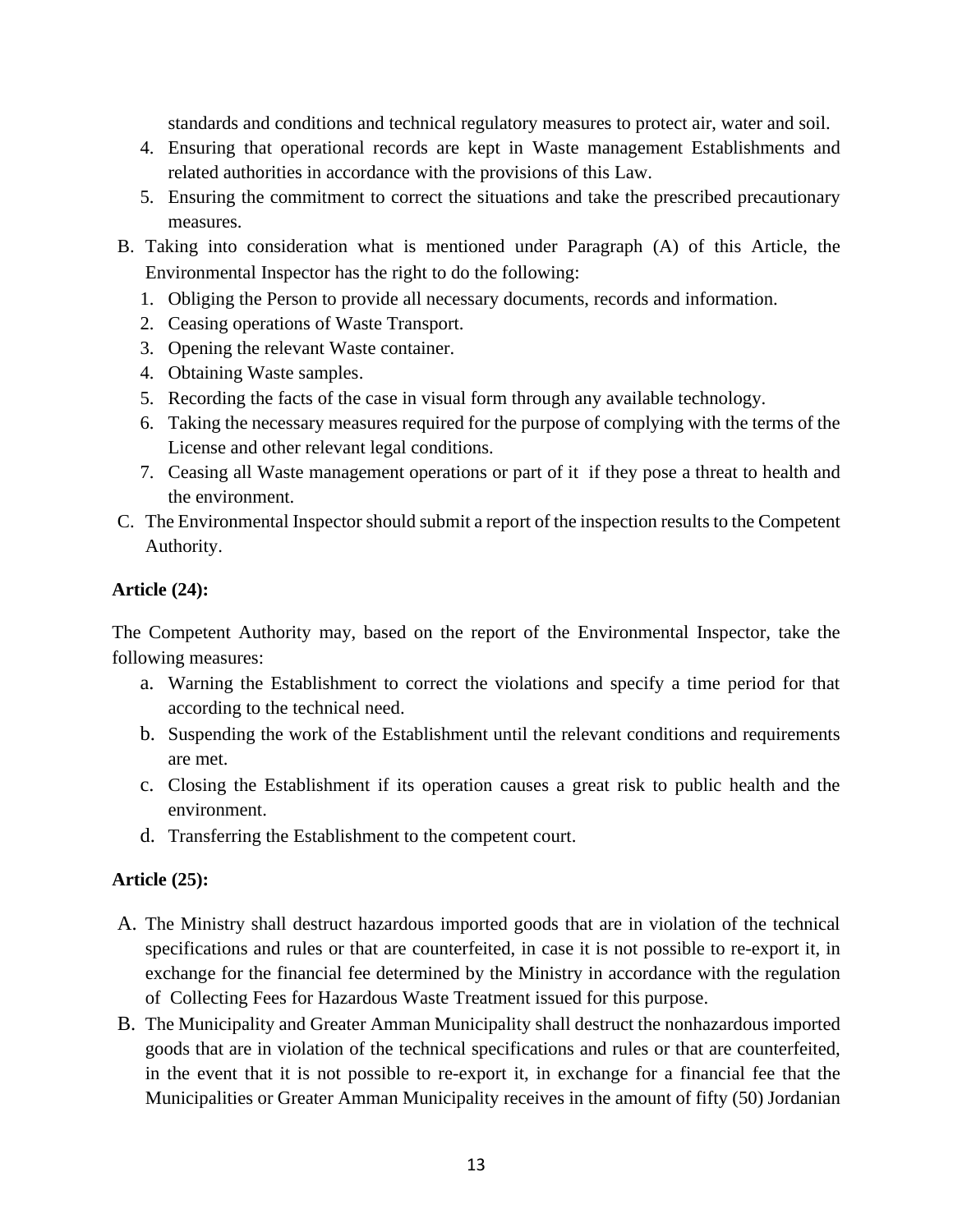Dinars per ton or any part of it.

### **Article (26):**

- A. The establishment, Generator, Holder, or any other entity created before the provisions of this Law comes into force, shall be obligated to comply with this Law within a maximum period of three (3) years in accordance with the provisions of this Law and the regulations issued by its virtue.
- B. The Competent Authorities must, once this Law comes into force, amend or repeal their regulations to comply with the provisions of this Law and the regulations issued by its virtue.

### **Article (27):**

- A.1 Any juridical Person collecting, treating, storing, transporting or disposing of Waste without obtaining the necessary Licenses and Permits in accordance with the provisions of this Law or any other legislation shall be punished with a fine of no less than One Thousand Jordanian Dinars (JD 1,000) and not exceeding Five Thousand Jordanian Dinars (JD 5,000) and the removal and correction of such violation within the period specified by the relevant authority.
	- 2. Any natural Person collecting, treating, storing, transporting or disposing of Waste without obtaining the necessary Licenses and Permits in accordance with the provisions of this Law or any other legislation shall be punished with imprisonment for a period of no less than one (1) week and not exceeding three (3) months, or by a fine of no less than one hundred Jordanian Dinars (JD 100) and not exceeding Five Hundred Jordanian Dinars (JD 500), or both of the said penalties together, and the removal and correction of such violation within the period specified by the relevant authority.
- B.1 Any juridical Person who causes, throws, or disposes of any hazardous, explosive, flammable, toxic, or infectious Waste without obtaining the necessary Licenses and Permits in accordance with the provisions of this Law, shall be liable to a fine of no less than Ten Thousand Jordanian Dinars (JD 10,000) and not more than Twenty Thousand Jordanian Dinars, and the removal and correction of such violation within the period specified by the relevant authority.
	- 2. Any natural Person who causes, throws or disposes any hazardous, explosive, flammable, toxic, or infectious Waste without obtaining the necessary Licenses and Permits in accordance with the provisions of this Law, shall be imprisoned for a period of no less than six (6) months and not exceeding one (1) year, or a fine of no less than One Thousand Jordanian Dinar (JD 1,000) and not more than Five Thousand Jordanian Dinars (JD 5,000), or both of the said penalties together, and the removal and correction of such violation within the period specified by the relevant authority.
- C. Whoever disrupts or prevents any of the employees charged with enforcing the provisions of this Law from performing their duties, shall be punished with imprisonment for a period of no less than three (3) months and not exceeding one (1) year, subject to applying any more severe punishment provided under any other legislation in force.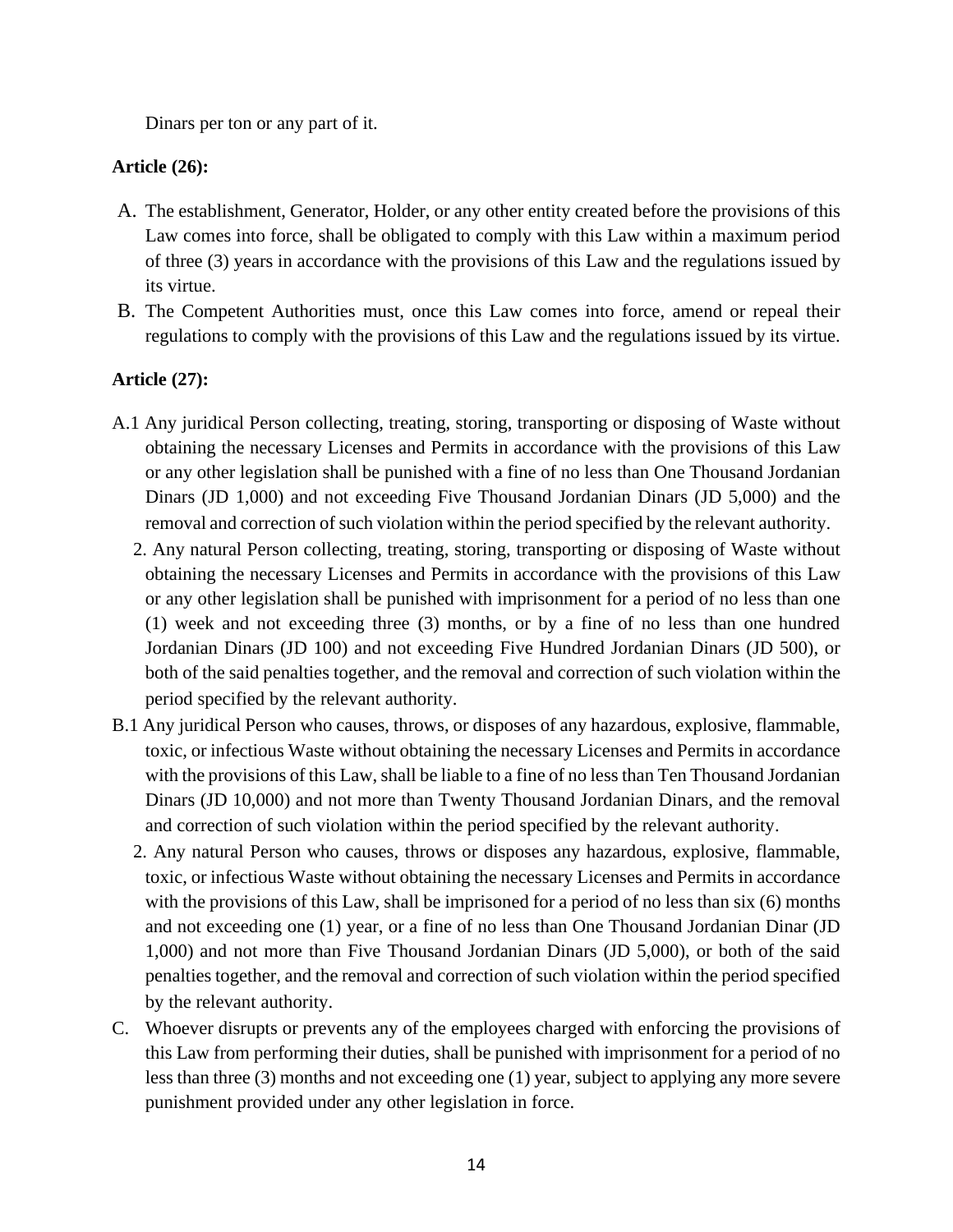D. The relevant authorities should remove the causes of Pollution and its effects mentioned under paragraphs (A) and (B) of this Article at the violator's expense, in addition to a Twenty Five percent (25%) of the removal expenses as administrative expenses, if the violator fails to remove it during the period specified by the relevant authority.

### **Article (28):**

Without contradicting any more severe punishment mentioned in this Law or any other Law.

- A. A Person who commits the following shall be penalized with a fine of no less than One Thousand Jordanian Dinars (JD 1,000) and not exceeding Ten Thousand Jordanian Dinars (JD 10,000):
	- 1. Disposal of Waste in a manner that violates the conditions of the Waste management License in accordance with the provisions of Paragraph (A) of Article (21) of this Law.
	- 2. Violates the conditions stipulated under Articles (11) and (12) of this Law.
	- 3. Violates the provisions of Waste Transport mentioned in this Law and/or the regulations issued by its virtue.
- B. A Person who disposes of Waste, dirty water, liquid Waste, inoperative machinery, wood, tree trimming Waste, grass, dirt, silt, building debris in the streets or on the sidewalks, or anywhere in a way that damages public health and harm others, shall be punished with a fine of no less than Fifty Jordanian Dinars (JD 50) and not exceeding Five Hundred Jordanian Dinars (JD 500); and in the event of a repeat violation, the fine will double.
- C. Any Person who disposes of any Waste or any other things in places other than designated places, in the public street, in gardens, in waterways, near dams, water sources, or artesian wells, in private areas (tourist, archaeological, religious, etc.), in public buildings, government departments and institutions, in sports facilities, in ports, airports, or commercial centers, shall be punished with a fine of no less than Fifty Jordanian Dinars (JD 50) and not exceeding Five Hundred Jordanian Dinars (JD 500); and in the event of a repeat violation, the fine will double.
- D. Any Person who disposes of any Waste or any other things in nature reserves and national parks shall be punished with a penalty of imprisonment for a period of no less than one (1) week and not exceeding one (1) month, or a fine of no less than One Jundred Jordanian Dinars (JD 100) and no more than One Thousand Jordanian Dinars (JD 1,000), or both of the said penalties together.

#### **Article (29):**

The penalty shall be doubled if any of the acts mentioned in this Law are repeated.

## **Article (30):**

The tables appended to this Law shall be amended according to instructions issued by the Minister.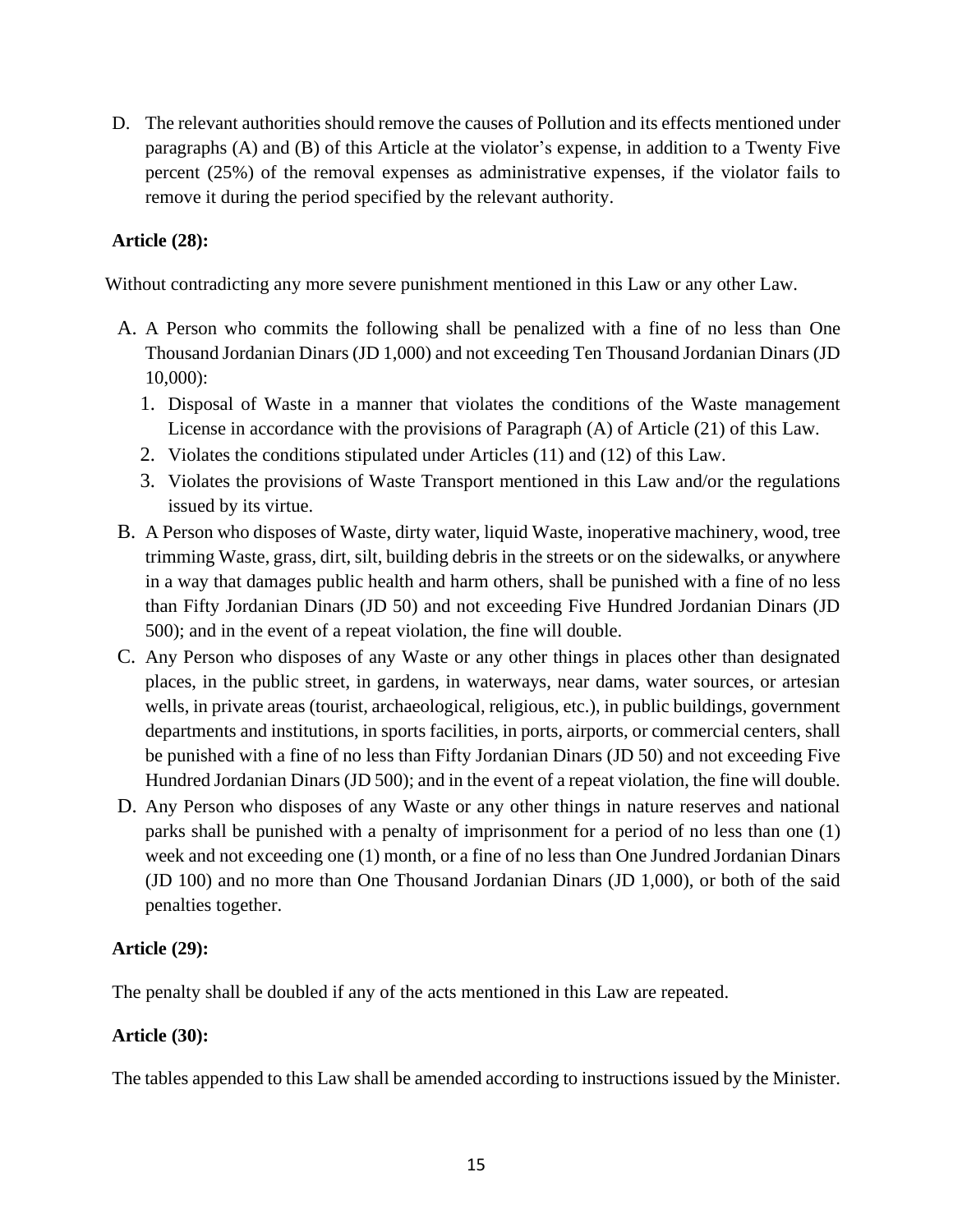## **Article (31):**

The Cabinet shall issue the necessary regulations to implement the provisions of this Law, including requirements, conditions, procedures and guarantees for transboundary movement of Waste.

## **Article (32):**

The Prime Minister and Ministers are responsible for implementing the provisions of this Law.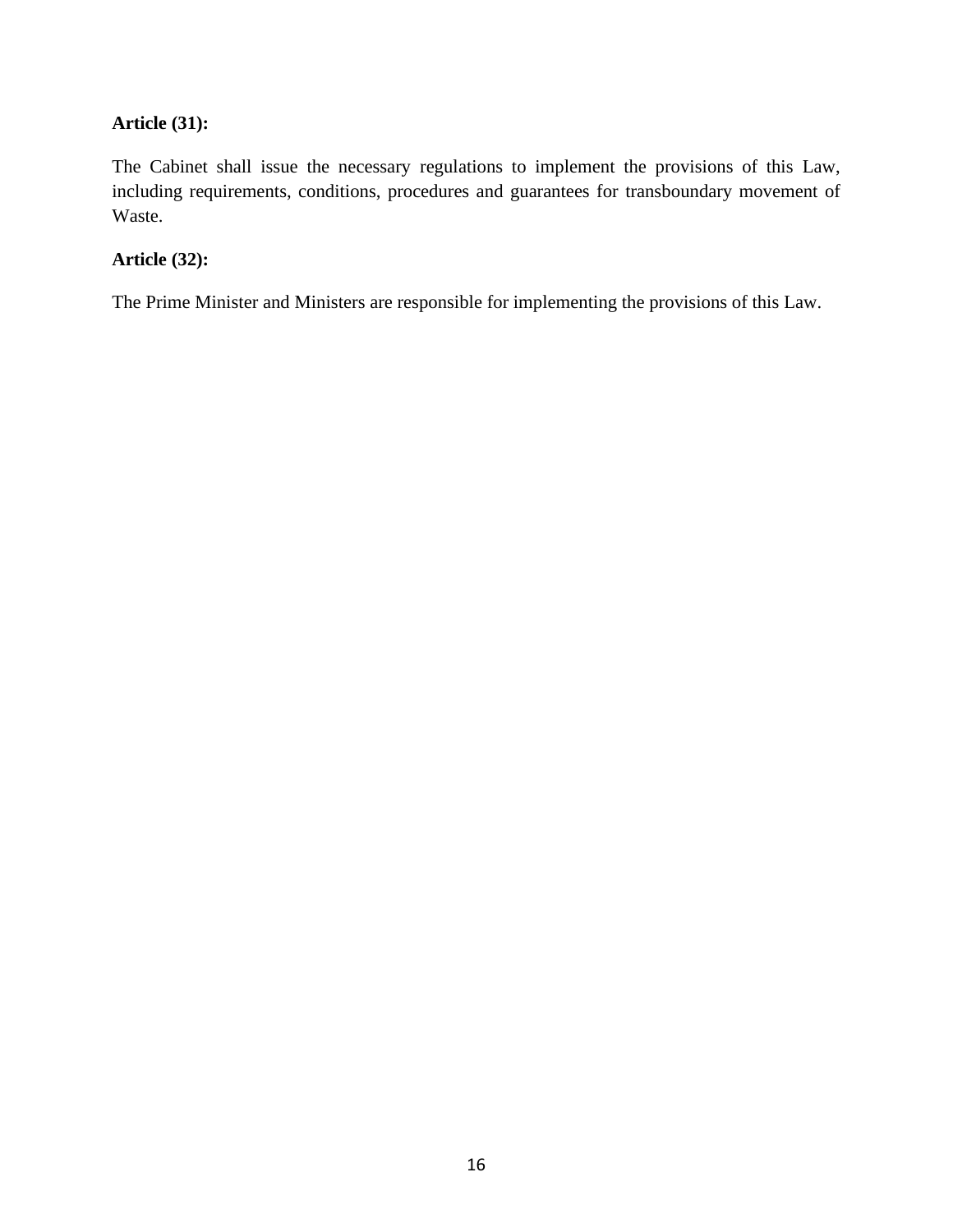## **Waste Categories**

- 1. Waste from exploration, mining, quarrying, physical and chemical Treatment of minerals.
- 2. Waste from agriculture, gardening, seafood cultivation, forest afforestation, hunting and fishing, food preparation and manufacture.
- 3. Waste from wood Treatment, and the production of boards and furniture, pulp, paper, and cardboard.
- 4. Waste from leather, fur and textile industries.
- 5. Waste from oil refining, natural gas purification and coal heat Treatment.
- 6. Waste from inorganic chemical processes.
- 7. Waste from organic chemical processes.
- 8. Waste from the manufacture, formulation, supply and use of covering materials (paint, varnish and glazing), adhesives, sealing materials and printing inks.
- 9. Waste from the photographic industry.
- 10. Waste from thermal processes.
- 11. Waste from chemical surface Treatment and coating of metals and other materials; nonferrous water mining.
- 12. Waste generated by forming and from the physical and mechanical surface treatment of elastomers and plastics.
- 13. Oil Waste and Waste from liquid fuel (excluding edible oils, 5 and 12).
- 14. Waste of organic solvents, cooling and stirring fluids (excluding 7, and 8).
- 15. Waste from packaging: sorbents, wiping fabrics, filter materials "filtrate" and protective clothing that are not mentioned elsewhere.
- 16. Other Waste not specified in the list.
- 17. Construction and demolition Waste (including soil excavated from contaminated sites).
- 18. Waste from human and animal health care and/or related research (except kitchen and restaurants Waste not generated due to direct health care).
- 19. Waste from Waste management facilities, Wastewater Treatment plants, and water preparation for human consumption and water for industrial use.
- 20. Municipal Waste (household Waste and similar commercial industrial and institutional Waste), including the parts that are collected separately.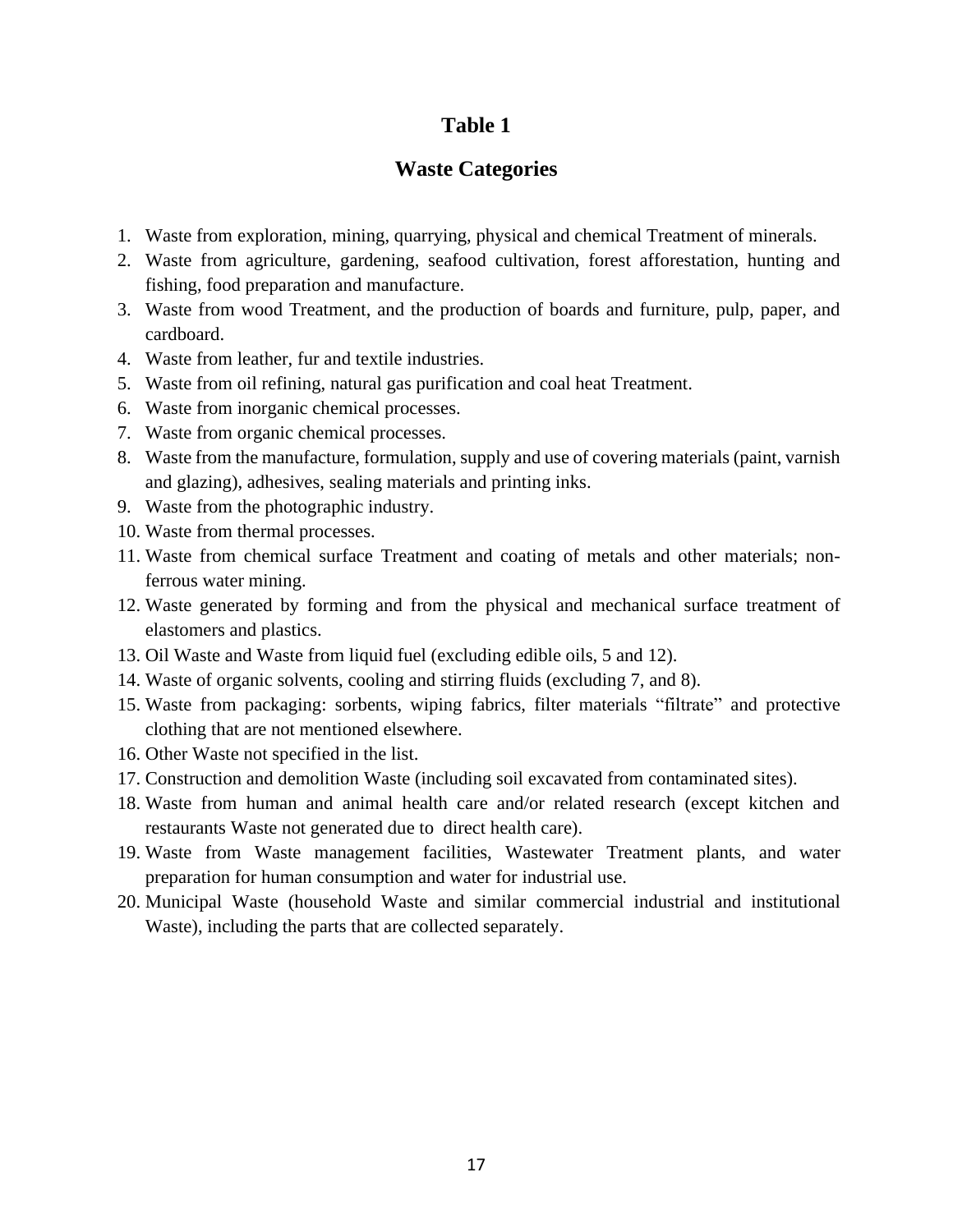### **Hazardous Waste characteristics**

- **H1 Explosive Substances**: An explosive substance or waste is a solid or liquid substance or Waste (or a mixture of substances or Waste) that is by itself capable of being able to produce by a chemical reaction a gas at such a temperature and under pressure and at a speed as to cause damage to the surrounding medium.
- **H3 Flammable Liquids**: "**flammable**" and "**inflammable**" characteristics are Synonyms in meaning which is "flammable". Flammable Liquids are liquids, or mixtures of liquids, or liquids containing solids in solution or suspension (such as varnishes, lacquer coating, etc but not including substances or wastes otherwise classified on account of their dangerous characteristics.) which give off a flammable vapor at temperatures not exceeding 60.5 ° C in the closed-cup test, or no more than  $65.6\degree$  C in the open-cup test (and since the results of the open-cup tests and closed-cup tests are not strictly comparable, and even the individual results for the same test are often variable, then any system varied from the two figures mentioned above to make allowance for such differences would be within the spirit of this definition).
- **H4.1 Flammable Solids**: Are solid materials, or solid Waste otherwise those classified as explosives, which are easily combustible during transport operations or that may cause or contribute to a fire through friction.
- **H4.2 Substances or Waste liable to Spontaneous Combustion**: Substances or Waste which are liable subject to spontaneous heating under normal conditions encountered in Transport, or subject to heat upon contact with air, and being then liable to catch fire.
- **H4.3 Substances or Waste that release Flammable Gases when being in contact with Water**: Substances or Waste that are subject to become spontaneously flammable or release flammable gases in dangerous quantities when they come in contact with water.
- **5.1 H Oxidizers**: Substances or Waste which are prone to become spontaneously flammable or to release flammable gases in dangerous quantities when upon reacting with water.
- **H5.2 Organic Peroxides**: Organic substances contain– the bivalent -OO- structure are thermally unstable and may undergo exothermic self-accelerating decomposition.
- **H6.1 Poisonous Substances (with acute effects)**: Substances or Waste that may cause death, serious injury, or may harm human health if swallowed, inhaled or by skin contact.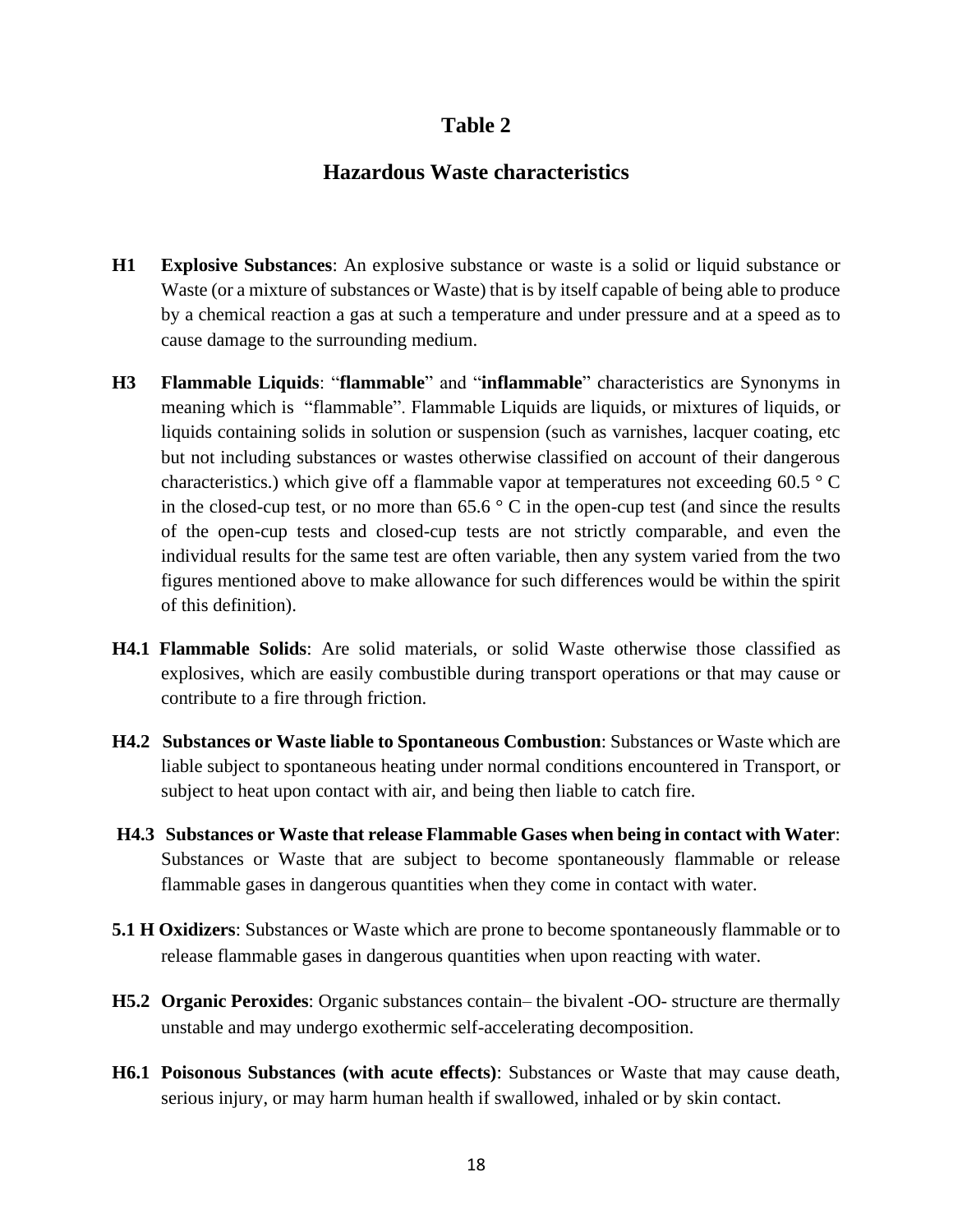- **H6.2 Infectious Substances**: Substances or Waste containing viable microorganisms or their toxins which are known to or suspected to cause disease in animals or humans.
- **H8 Corrosive Substances**: Substances or Waste that cause, by chemical reaction, significant harm that may or may not be treated upon contact with living tissues, or which if leaked, may cause physical damage to other goods or means of transport or even destroy them, and may also cause other hazards.
- **H10 Release of Toxic Gases when in contact with air or water**: Substances or Waste that can release toxic gases in dangerous quantities when they in contact with air or water.
- **H11 Toxins (with delayed or chronic effects)**: Substances or Waste that when inhaled, ingested, or penetrate the skin may have delayed or chronic effects, including carcinogenicity.
- **H12 Ecotoxic** Substances: Substances or Waste which its release causes or may cause immediate or delayed damage to the environment due to its accumulation in living organisms and/or its toxic effects on biotic systems.
- **H13 Capable Substances** by some means, after disposal, to yield another substance, such examples thereof are substances that may result from leaching and are distinguished by any of the characteristics listed above.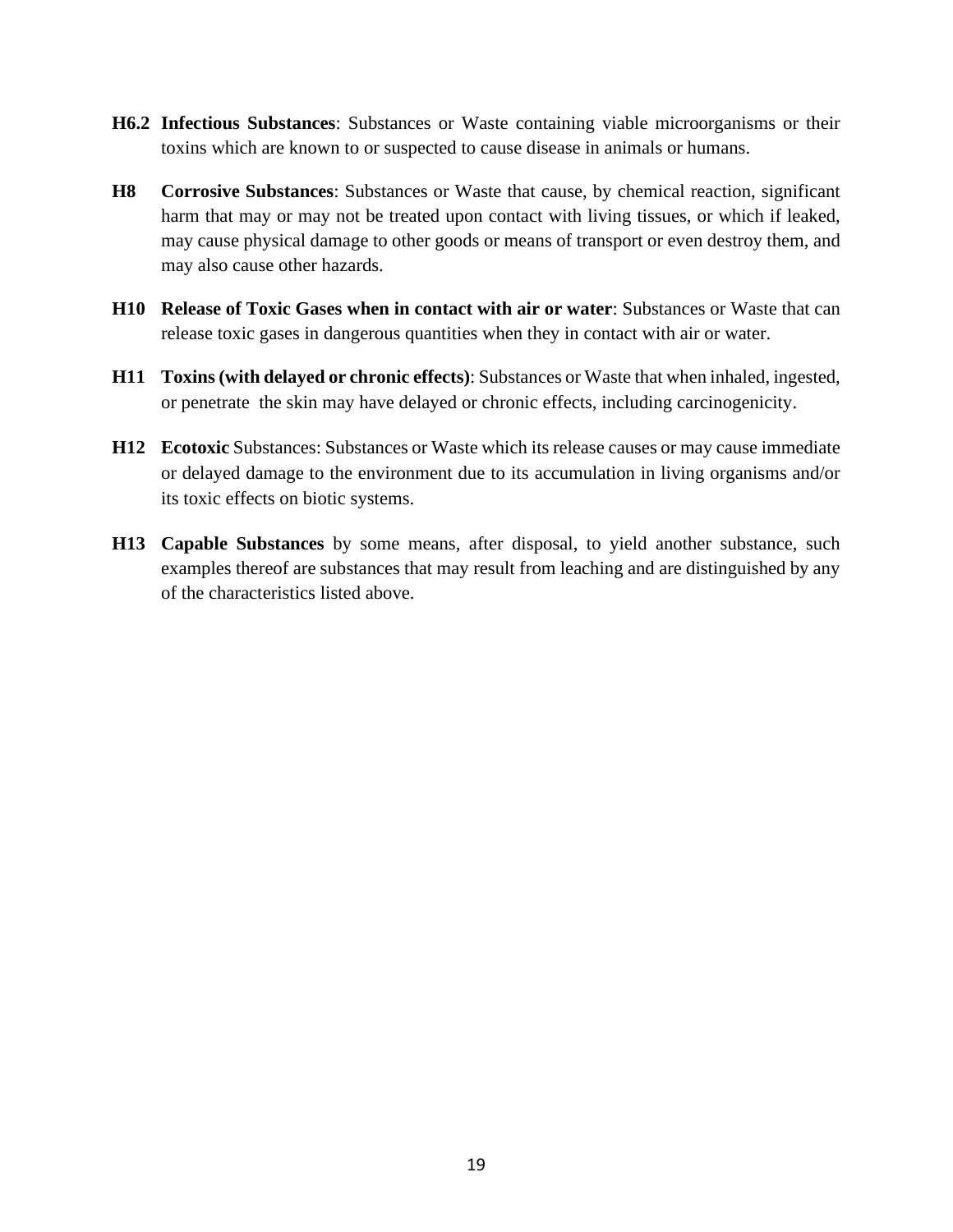## **Table of Operations that may lead to Recovery**

- R1 Use mainly as a fuel or for other power generation.
- R2: Solvent extraction / regeneration.
- R3: Recycling / extraction organic materials which are not used as solvent (including biological Treatment for fertilizer production and other Transformation processes).
- R4: Recycling / reclamation of Metals and Mineral Compounds.
- R5: Recycling / extraction of other inorganic materials.
- R6: Regeneration of acids or bases.
- R7: Recovery of components used to combat Pollution.
- R8: Recovery of elements from catalysts materials.
- R9: Re-refining mineral oils and other from oils reuse .
- R10: Land Treatment resulting in benefiting agriculture or the ecosystem.
- R11: Use of Waste obtained from any of the operations numbered R1 to R10
- R12: Exchange of Waste for submission to any of the operations numbered R1 to R11
- R13: Waste Storage pending any operations numbered from R1 to R12, except for temporary Storage or awaiting for Collection at the site where it is generated.